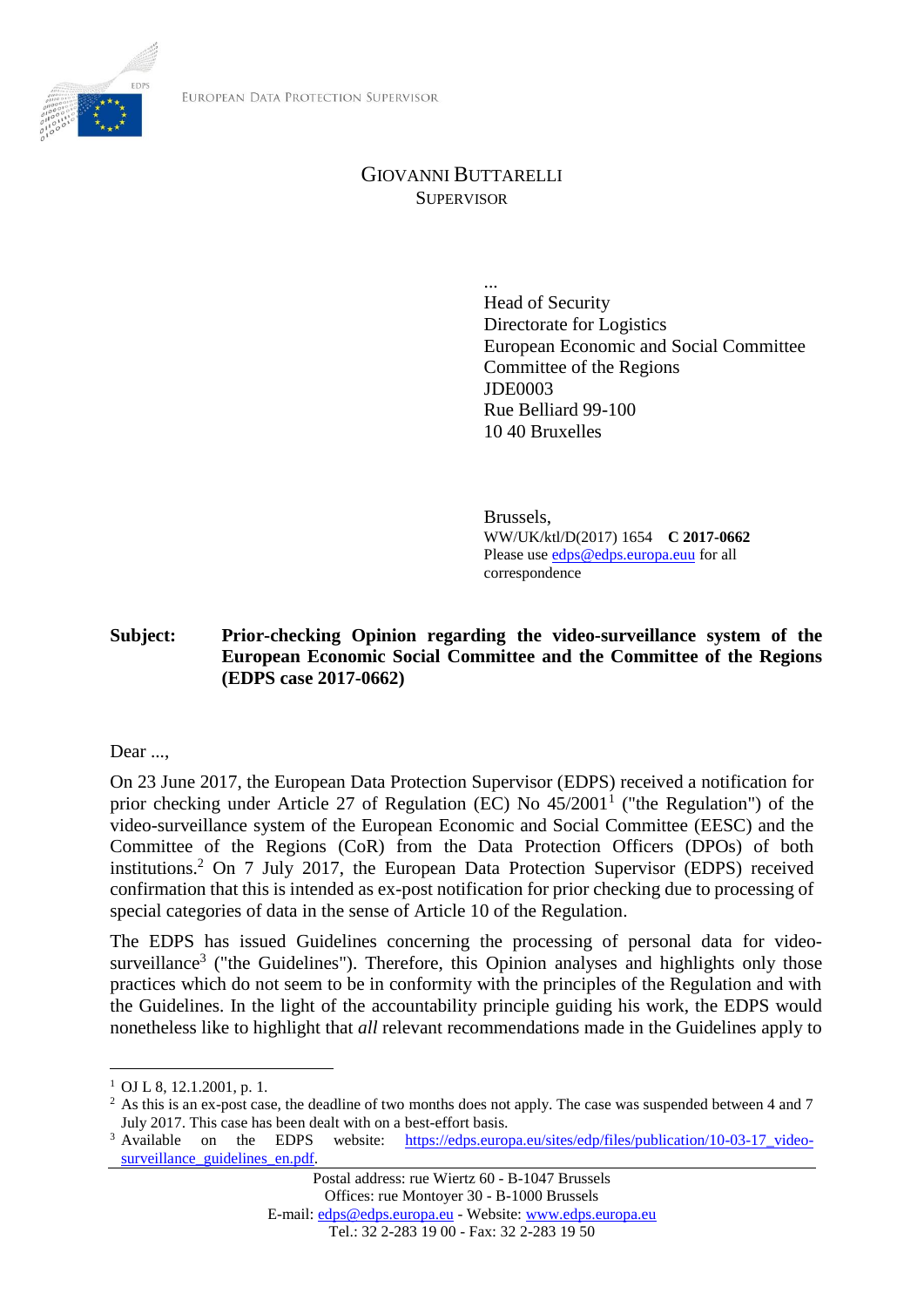the processing operations put in place for video-surveillance at the EESC and the CoR. This regards in particular the use of covert surveillance (see below section 1.1), which for ad hoc measures by the CoR has been the topic of two previous cases<sup>4</sup>.

#### **1. Facts and analysis**

#### **1.1. Covert surveillance: "the use of concealed cameras"**

The EDPS takes note that, under section 4.4 of the Committees' CCTV policy, entitled "*Ad hoc*  surveillance", the Committees reserve the right to resort to "*the use of concealed cameras*"<sup>5</sup> under certain conditions ("...*when previously authorised by the Secretary-General, after conducting a data protection impact assessment and obtaining a positive prior checking opinion from the EDPS...*").

- a) This seems to contradict the statement contained in section 4.1 of the Committees' CCTV policy, according to which "...*we do not use covert surveillance*" and the information contained in the "Privacy impact assessment", which on p. 2 expressly states that "*The Committees...de not use covert surveillance*...".
- b) The EDPS further notes that covert surveillance has been the topic of a consultation on an *ad hoc* **targeted covert surveillance** measure in the framework of an administrative inquiry at the CoR (case 2014-0061).

As highlighted on that occasion and in Section 6.11 of the Guidelines, "*The use of covert surveillance is highly intrusive due to its secretive nature. Further, it has little or no preventive effect and is often merely proposed as a form of entrapment to secure evidence. Therefore, its use should be avoided*".

As already noted in the **EDPS Opinion of 30 January 2014 in case 2014-0061**, "*Under the same Section of the Guidelines, proposed exceptions must be accompanied by a compelling justification, an impact assessment and must undergo prior checking by the EDPS who may impose, as necessary, specific data protection safeguards. Although the Guidelines refer to the prior checking of the use of covert surveillance per se, this should be interpreted as referring to a general procedure on the use of covert surveillance. The EDPS' role referred to in the Guidelines is to ensure that the legal framework surrounding the procedure for the possible use of covert surveillance is compliant with the Regulation. It is not to grant prior authorisation in each and every case."* 

As its 2012 predecessor under examination in case 2014-0061, the Committees' CCTV policy does, however, not describe the conditions applying to the future "*use of concealed cameras*", explain the reasons thereof, or outline the necessary implementing measures. As a consequence and as already explicitly noted in the EDPS Opinion of 30 January 2014 in case 2014-0061, "*Failing the existence of a Policy on covert surveillance, any such action even as an ad hoc measure would fall in breach of the Guidelines*".

As in the Opinion in case 2014-0061, the EDPS **recommends** urgently amending the Committees' CCTV policy so as to establish a clear, explicit and transparent legal basis for the

 $\overline{a}$ 

<sup>4</sup> See EDPS cases 2013-1423 and 2014-0061.

<sup>&</sup>lt;sup>5</sup> "The Committees may need to use video-surveillance on an ad hoc basis for specific events or during internal *investigations. In this latter case, the use of concealed cameras may be used when previously authorised by the Secretary-General, after conducting a data protection impact assessment and obtaining a positive prior checking opinion from the EDPS*...".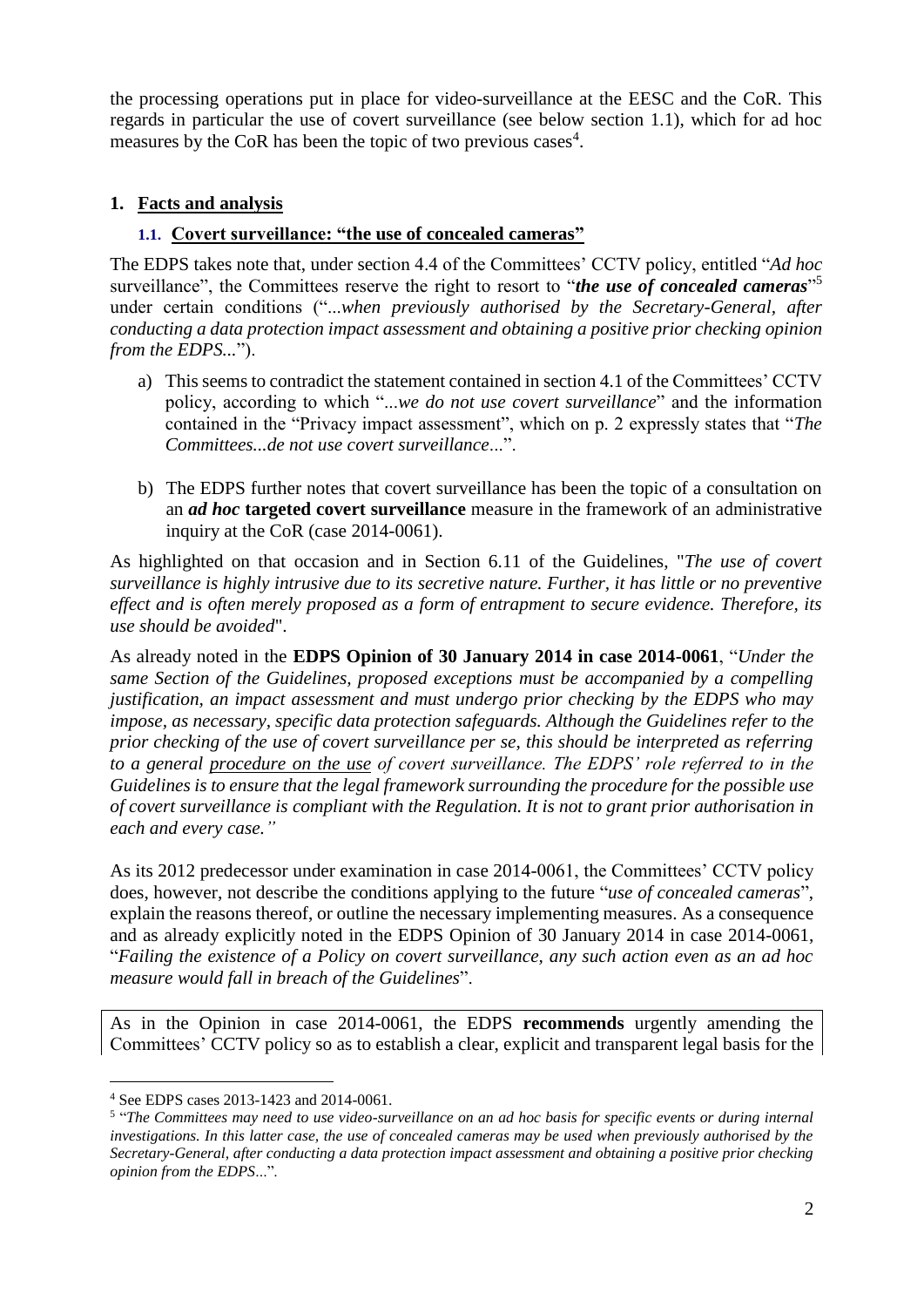use of covert surveillance. The Policy on covert surveillance should be in line with the principles and conditions set in Section 6.11 of the Guidelines. The EDPS expects to receive documentary evidence of implementation.

## **1.2. Collection of special categories of data**

According to the notification, "*Due to the location of their buildings and in order to fulfil their security needs, the Committees' video-surveillance system might record images of protestors that might contain special categories of data, such as political opinions, religious or philosophical beliefs, trade union membership*" and "*Demonstrators passing in front of the Committees' buildings*" are mentioned as data subjects.

*a) Prior-checking*

As correctly noted in additional information provided on 7 July 2017, due to this processing of special categories of data in the sense of **Article 10 of the Regulation**, the video-surveillance system of the EESC and the CoR qualifies for prior-checking under **Sections 4.3 and 6.7 of the Guidelines**. Section 6.7 of the Guidelines explicitly states that "*All monitoring processing special categories of data is subject to prior checking by the EDPS*".

The EDPS regrets that, as confirmed on 7 July 2017, the Committees' CCTV policy has been notified to the EDPS ex-post.

### *b) Data Protection Impact Assessment (DPIA)*

Section 6.7 of the Guidelines establishes as a principle that "...*Areas should ... not be monitored where there is an increased likelihood that images revealing special categories of data will be captured on the cameras even if the intention is not to collect such special categories of data*". Under Section 6.7 of the Guidelines, "*An impact assessment must be carried out in case an Institution wishes to derogate from these rules*."

aa) Together with the confirmation of the notification ex-post, the EESC and the CoR provided a document entitled "**Privacy impact assessment: CoR-EESC video-surveillance system**". This document:

- repeats that "*Due to the location of their buildings and in order to fulfil their security needs, the Committees' video-surveillance system might record images of protestors that might contain special categories of data, such as political opinions, religious or philosophical beliefs, trade union membership*";
- notes that "*Images of demonstrators are also retained for 30 days because a security incident could be brought to the attention of the Security Service after a longer period (for example by an individual or by the police).*";
- On the "*Excessive collection of personal data*" identified as "privacy issue" mentions compliance risks regarding the Regulation and the Guidelines;
- On the "*Excessive storage period*" identified as "privacy issue", under compliance risk expressly refer to "*Non-compliance with the...Guidelines, which recommend retention for a week for typical security purposes and of 48 hours in case of surveillance covering member states territory".*
- In the section *"Identify privacy solutions*", expressly notes the following:
	- o "*In case of special categories of data collected, cameras do not focus on the faces of individuals and do not seek to identify individuals unless there is an imminent threat to public safety or violent behaviour.*
	- o *In the absence of the detection of a security incident, recordings of each peaceful protest are deleted within 2 hours of the end of the protest.*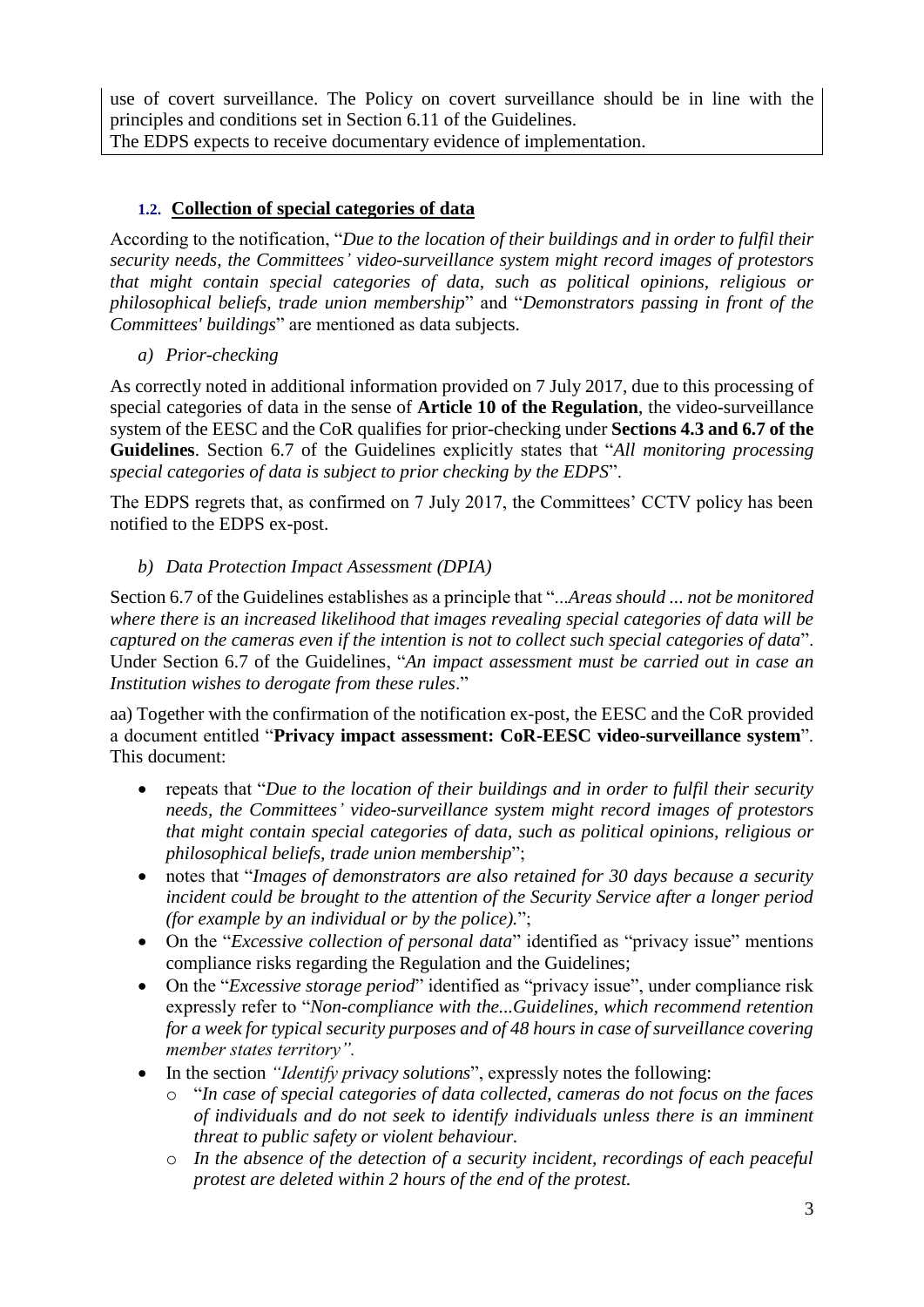- o *Live monitoring*
- o *Images not used for data mining*
- o *Appropriate training to operators of the video-surveillance system*".
- In the same section *"Identify privacy solutions*", the column entitled "Evaluation" notes on the above elements that "*The solutions allow for achieving the aims of the project – safeguard Committees' buildings, property, staff and visitors as well as detect and prevent crime – while at the same time avoiding collecting excessive amounts of personal data*";
- In the section "*Sign off and record the PIA outcomes*", the document only refers to the three following points:
	- o "*In case of special categories of data collected, cameras do not focus on the faces of individuals and do not seek to identify individuals unless there is an imminent threat to public safety or violent behaviour.*
	- o *Images not used for data mining*
	- o *Appropriate training to operators of the video-surveillance system*".

bb) The DPIA does not explain why the section "*Sign off and record the PIA outcomes*" does not contain all five elements cumulatively listed in the section *"Identify privacy solutions*". In this context, the EDPS notes that the DPIA does contain the statement (pp. 3/4) that "*Images of demonstrators are also retained for 30 days because a security incident could be brought to the attention of the Security Service after a longer period (for example by an individual or by the police).*"

The EDPS highlights, however, that **the DPIA itself concludes** (column entitled "Evaluation") that all five elements cumulatively listed in the section *"Identify privacy solutions*" "*allow for achieving the aims of the project – safeguard Committees' buildings, property, staff and visitors as well as detect and prevent crime – while at the same time avoiding collecting excessive amounts of personal data*" (emphasis added). Facilitating investigations on behalf of an individual or by the police beyond the "sole purposes of security and access"<sup>6</sup> or "to safeguard its buildings, property, staff and visitors"<sup>7</sup> of the Committees are not part of the stated purposes of the Committees' video-surveillance system, which under Article 5(a) of the Regulation must be limited to the processing that is *necessary* for the performance of a task carried out in the public interest.

cc) Although the Guidelines (p. 29, Section 6.7) explicitly refer to the need to ensure that "the privacy and **other fundamental rights of the participants** caught on the cameras, including, importantly, their **rights to freedom of assembly**, are not disproportionately intruded upon", the DPIA provided does not refer to any risks regarding those rights.

To the understanding of the EDPS, this might explain the omission of identified "*privacy solutions*" as outlined above (under section bb)).

The EDPS **recommends** re-conducting the DPIA taking into account fundamental rights of the participants caught on the cameras, including, importantly, their rights to freedom of assembly. The EDPS expects to receive documentary evidence of implementation.

*c) Additional safeguards, in particular retention period in case of peaceful protest*

 $\overline{a}$ 

<sup>&</sup>lt;sup>6</sup> See section 4 of the notification.

<sup>7</sup> See section 1 of the Committees' CCTV policy.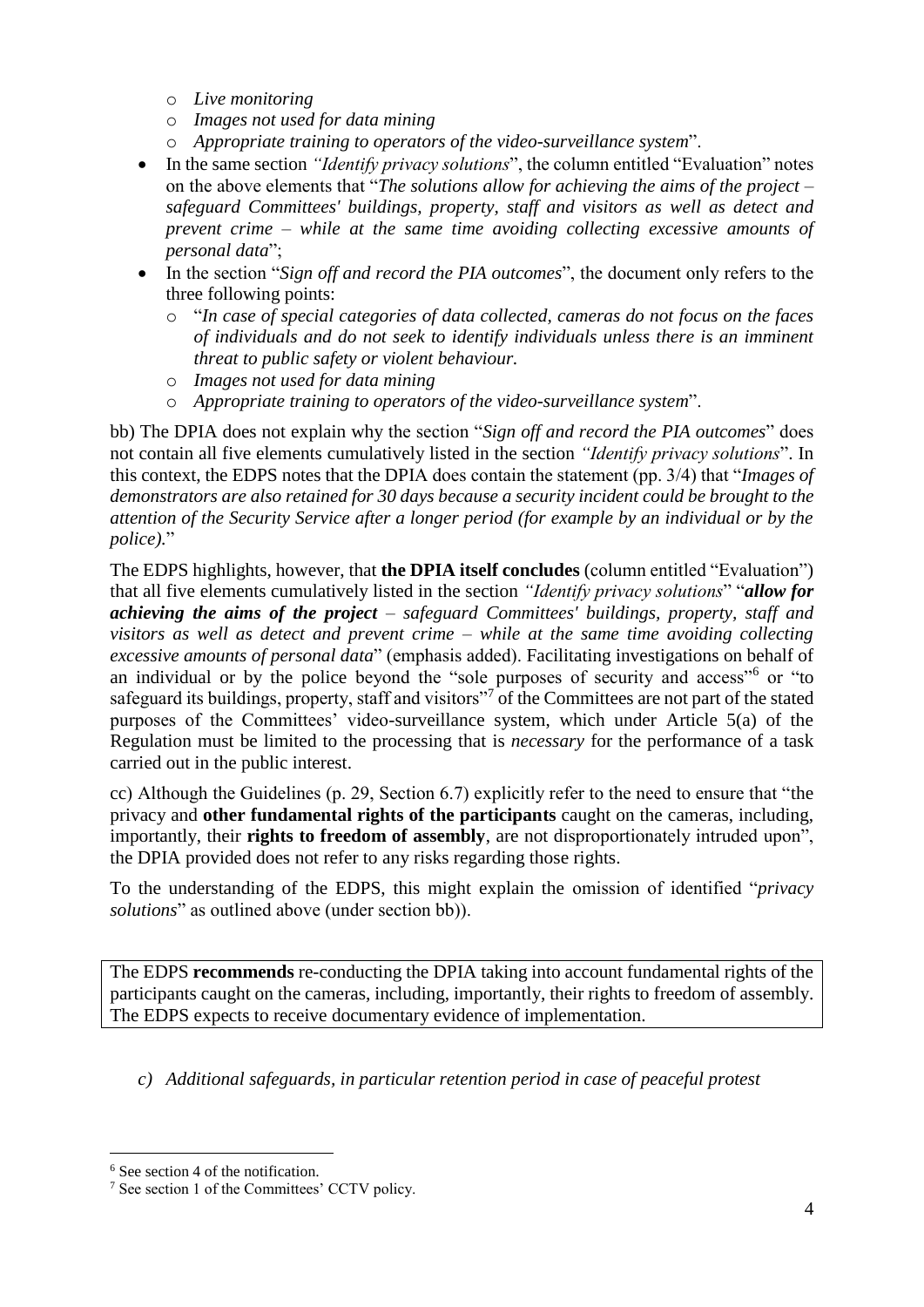**Section 6.7 of the Guidelines** stipulates that "*Monitoring may only be carried out subject to additional safeguards. In case of surveillance in order to provide security during demonstrations, these additional safeguards may include, among others, the following:*

- the surveillance of any peaceful protests could only be carried out in case of *demonstrated security needs,*
- *cameras should not focus on the faces of individuals and should not seek to identify individuals unless there is an imminent threat to public safety or violent criminal behaviour (e.g. vandalism or assault),*
- *in the absence of the detection of a security incident, you delete the recordings of each peaceful protest within 2 hours of the end of the protest (or consider live monitoring only),*
- *the images will not be used for data-mining, and*
- *adequate training is provided to the operators of the video-surveillance system to ensure that the privacy and other fundamental rights of the participants caught on the cameras, including, importantly, their rights to freedom of assembly, are not disproportionately intruded upon*."

aa) Against this background, the EDPS notes that the section "*Sign off and record the PIA outcomes*" of the DPIA (which is Appendix 10 to the Committees' CCTV policy) refers to the three following points:

- o "*In case of special categories of data collected, cameras do not focus on the faces of individuals and do not seek to identify individuals unless there is an imminent threat to public safety or violent behaviour.*
- o *Images not used for data mining*
- o *Appropriate training to operators of the video-surveillance system*".

In addition, the Committees' CCTV policy (section 2.9) notes that

o "*Cameras do not focus on the faces of individuals and do not seek to identify individuals unless there is an imminent threat to public safety or violent behaviour.* o *Images are not used for data mining*".

bb) The EDPS further takes note of the specificities regarding video-surveillance by the Committees, in particular the location of the buildings on Rue Belliard as a frequently used route for demonstrations. The DPIA notes that "*Due to the location of their buildings and in order to fulfil their security needs, Committees video-surveillance system might record images of protestors that might contain special categories of data, such as political opinions, religious or philosophical beliefs, trade union membership*"..

cc) Regarding the retention period of 30 days mentioned in the notification and the Committees' CCTV policy, the EDPS takes note of the following arguments brought forward:

- Section 8 of the Committees' CCTV policy (and section 13 of the notification): "*The images are retained for a maximum of 30 days, including for special categories of data. ... This retention period is justified by the fact that CoR and EESC members are present on average once a month in the Committees' premises. Therefore, investigating incidents might require accessing records from the previous month...*"
- The DPIA contains the statement (pp. 3/4) that "*Images of demonstrators are also retained for 30 days because a security incident could be brought to the attention of the Security Service after a longer period (for example by an individual or by the police).*"

However, the on average monthly presence of *CoR and EESC members* is not connected to *peaceful protestors* recorded by the CoR and EESC video-surveillance system due to the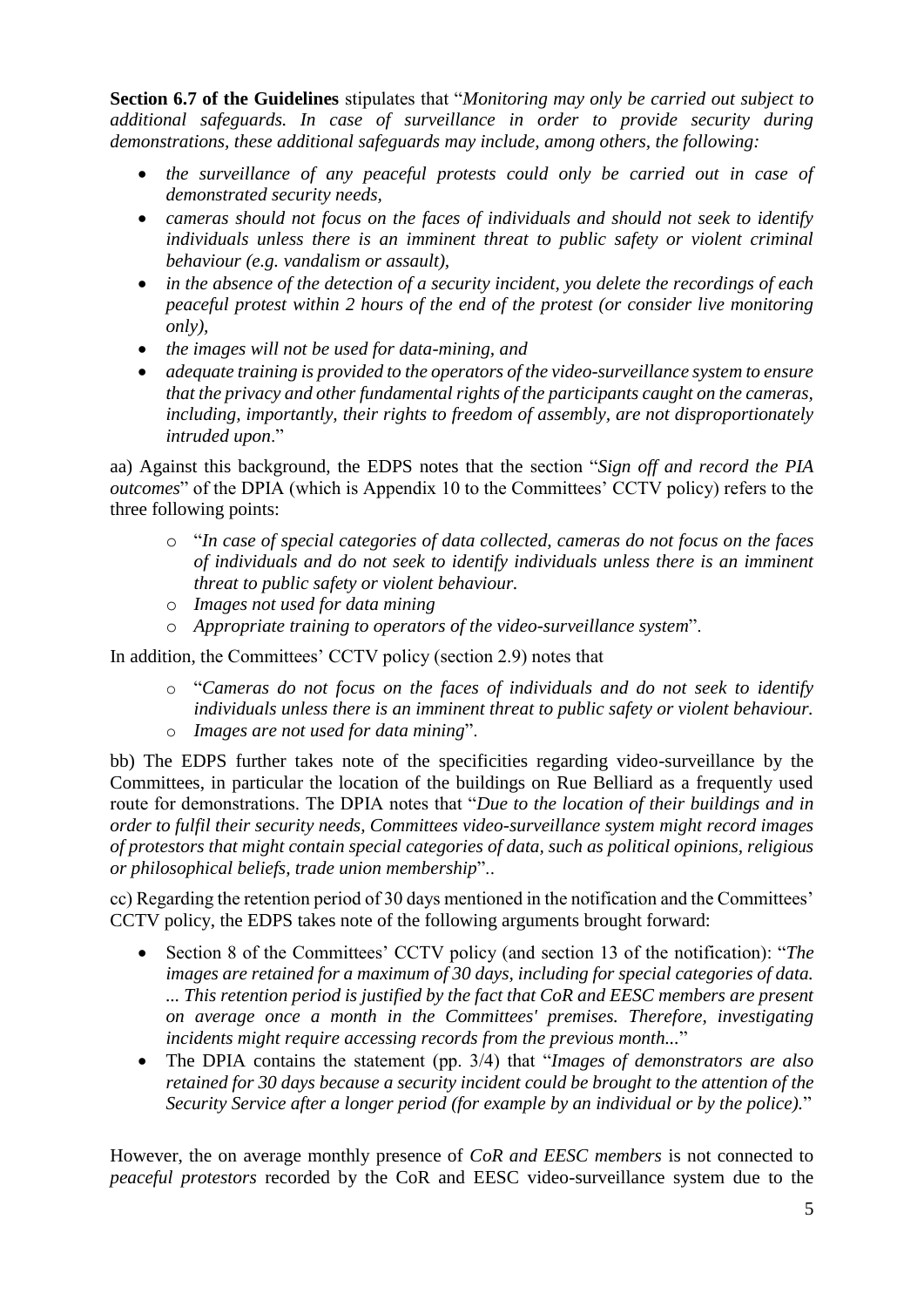location of their buildings. Also, as already noted above (section b)bb)), the DPIA itself concludes (column entitled "Evaluation") that all five elements cumulatively listed in the section *"Identify privacy solutions*" (which include the deletion of the recordings of peaceful protest within 2 hours of the end of the protest) "*allow for achieving the aims of the project – safeguard Committees' buildings, property, staff and visitors as well as detect and prevent crime – while at the same time avoiding collecting excessive amounts of personal data*".

The EDPS **recommends** the re-assessment of the above elements in the context of the DPIA, which should be re-conducted (see also recommendation under Section 1.1 above) also taking into account the specificities regarding video-surveillance by the Committees, including some statistical and/or anecdotal evidence for specific needs justifying deviation from Section 6.7 of the Guidelines.

## **1.3. Excessive collection of personal data, including special categories of data**

Under Article 4(1)(c) of the Regulation, personal data must be "*adequate, relevant and not excessive in relation to the purposes for which they are collected and/or further processed*". Section 6.1 of the Guidelines explicitly notes that "*Camera locations should be chosen to minimise viewing areas that are not relevant for the intended purposes*".

The DPIA in the section entitled "*Integrate the PIA outcomes back into the project plan*" (p. 13) mentions two items as "Action to be taken", namely

- "*Mask areas of camera coverage in order to reduce its angle so that areas that should not be under video-surveillance are excluded*" and
- "*Evaluate if all the cameras at the entrance halls in the buildings are necessary so that repeated coverage of persons is eliminated*".

For both actions, the date for completion mentioned in the DPIA is "Summer 2018".

Additional information provided by the EESC DPO in an email of 7 July 2017 (in the context of confirming the ex-post notification) contains the following explanation: "*the Committees' Security Service has informed us that the reason is that the Committees' buildings will undergo a refurbishment that will be completed by that date*".

This indicates that (i) current camera angles cover areas that should not be under videosurveillance and (ii) the necessity of all cameras has not been established. No interim measures are foreseen until summer 2018.

Against this background, the EDPS fails to understand how the Committees' CCTV policy can state in its section 2.6 that "...*The decision to use the current video-surveillance system and to adopt the safeguards as described in this video-surveillance policy was made by the Secretary-General of each Committee... During this decision-making process, the Committees:* 

- *demonstrated the need for a video-surveillance system as proposed in this policy,*
- *discussed alternatives and concluded that the maintenance of the current videosurveillance system, after the adoption of the data protection safeguards proposed in this policy, is necessary and proportionate for the purposes of the video-surveillance system (see Guidelines, Section 5)...*".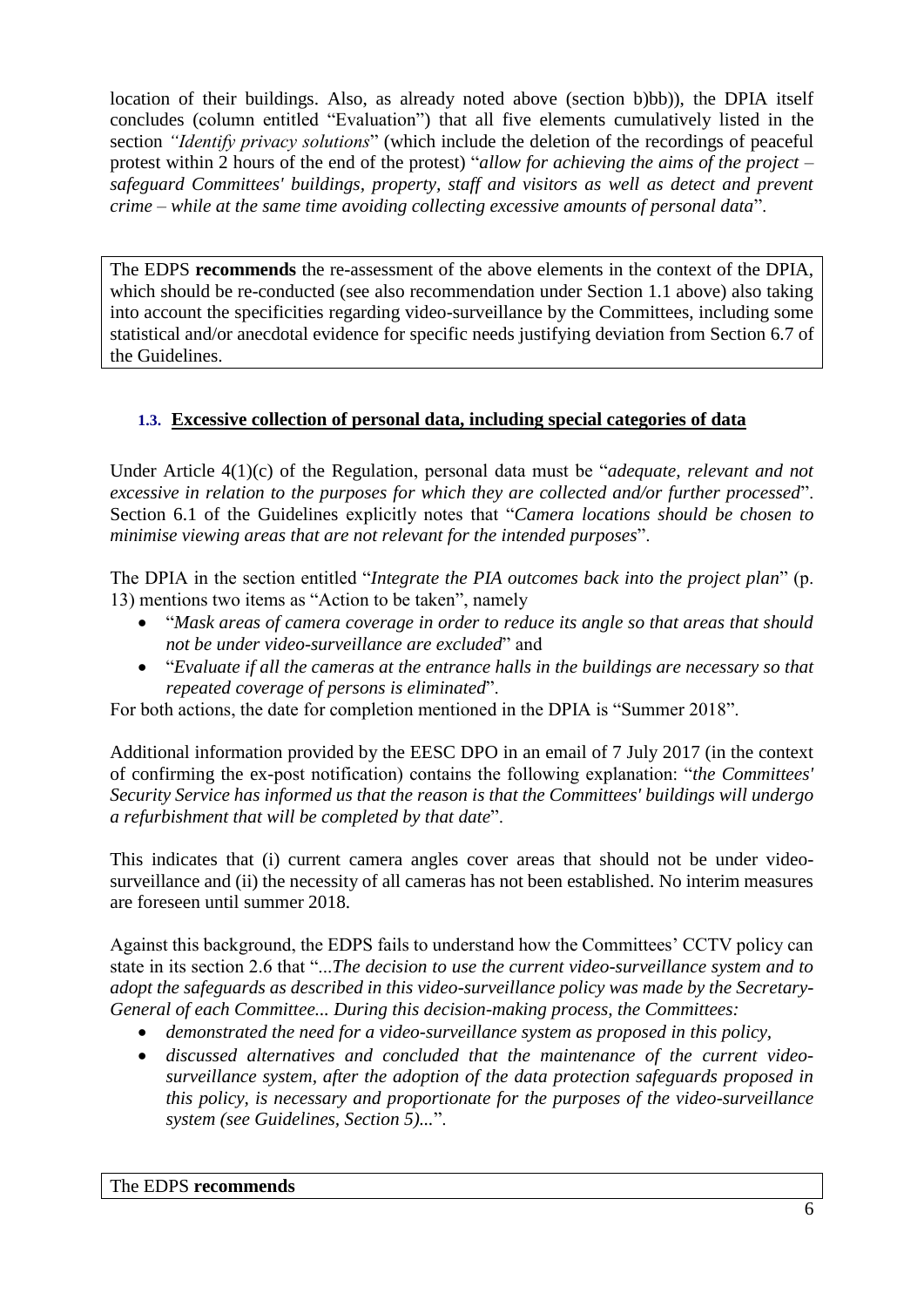**-** masking areas of camera coverage in order to reduce its angle so that areas that should not be under video-surveillance are excluded;

- evaluating if all the cameras at the entrance halls in the buildings are necessary so that repeated coverage of persons is eliminated;

and expects to receive documentary evidence of implementation.

## **1.4. Retention period of 30 days**

Regarding the retention of recordings, under Article 4(1)(e) of the Regulation, recordings must not be retained longer than necessary for the specific purposes for which they were made (see Guidelines Section 7.1.1).

Under section 8 of the Committees' CCTV policy (and section 13 of the notification): "*The images are retained for a maximum of 30 days, including for special categories of data. ...*".

- a) Regarding the need to revise the retention period applicable to **recordings containing special categories of data** in the sense of Article 10 of the Regulation to ensure that, in the absence of the detection of a security incident, recordings of each peaceful protest are deleted within 2 hours of the end of the protest, see above **section 1.1**.
- b) For all other recordings, the EDPS takes note that the Committees diverge from the standard one week retention period stipulated for typical security purposes in Section 7.1.2 of the Guidelines. Under section 8 of the Committees' CCTV policy (and section 13 of the notification): "*This retention period is justified by the fact that CoR and EESC members are present on average once a month in the Committees' premises. Therefore, investigating incidents might require accessing records from the previous month...*".

As explicitly noted in Section 7.1.2 of the Guidelines, "*When cameras are installed for purposes of security and access control, one week should in most cases be more than sufficient for security personnel to make an informed decision whether to retain any footage for longer in order to further investigate a security incident or use it as evidence. Indeed, these decisions can usually be made in a matter of hours. Therefore, Institutions should establish a retention period not exceeding seven calendar days. In most cases a shorter period should suffice*." Also "*If the purpose of the video-surveillance is security and access control, and a security incident occurs and it is determined that the recordings are necessary to further investigate the incident or use the recordings as evidence, the relevant footage may be retained beyond the normal retention periods for as long as it is necessary for these purposes*".

CoR and EESC members are only part of the data subjects concerned (according to the notification, other groups of data subjects such as Committees' staff and visitors exist and should outnumber them by far). Against this background and in view of communication channels not requiring physical presence to report security incidents, it is not clear in how far the limited *physical presence* of CoR and EESC members should impact on the possibility to identify a security incident as such. Notably, once a security incident has been identified as such, footage can be kept longer than the standard one week retention period in order to allow for further investigation (which may or may not require physical presence of particular data subjects concerned).

The EDPS **recommends** aligning the retention period to the standard one week retention period stipulated for typical security purposes in Section 7.1.2 of the Guidelines.